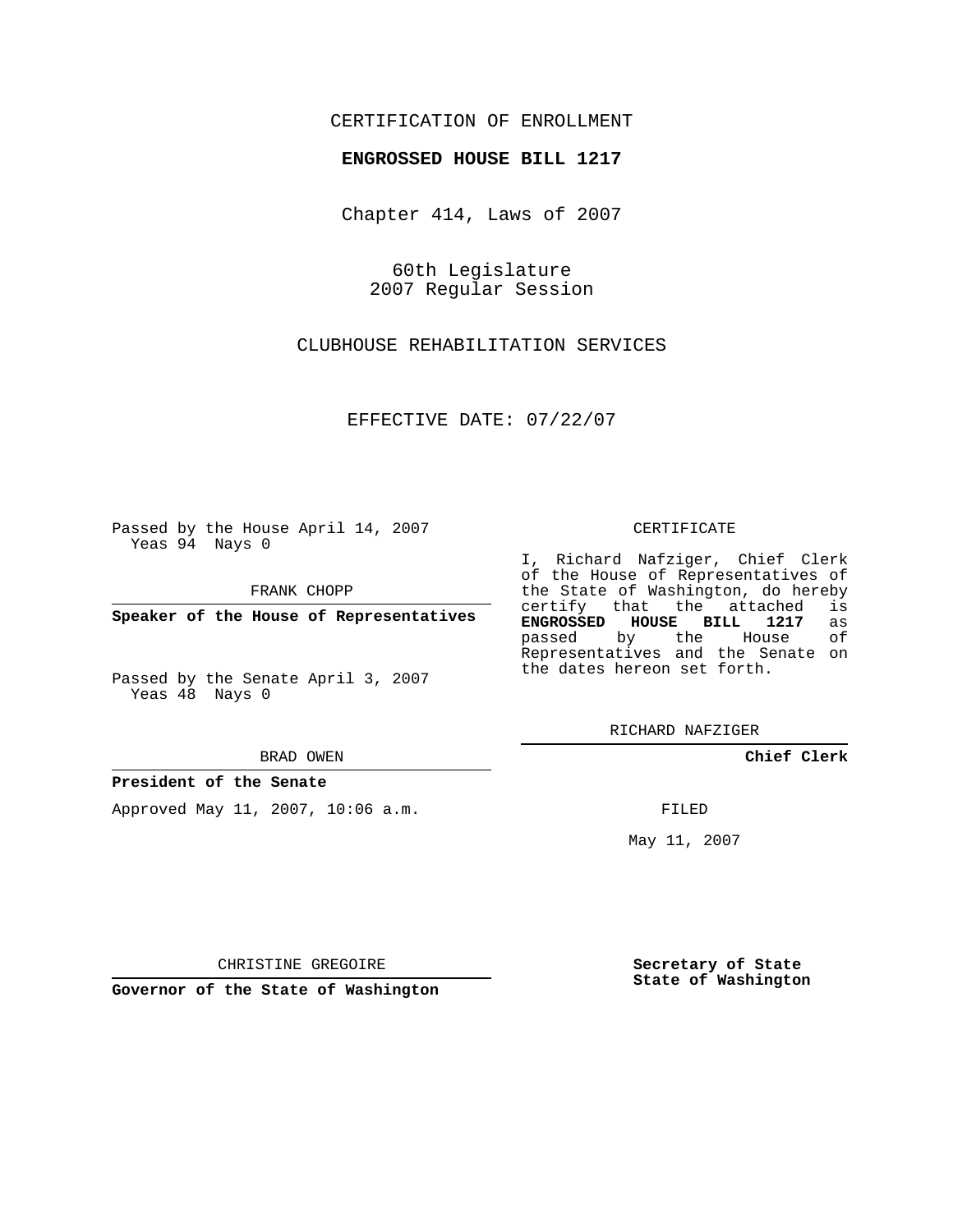# **ENGROSSED HOUSE BILL 1217** \_\_\_\_\_\_\_\_\_\_\_\_\_\_\_\_\_\_\_\_\_\_\_\_\_\_\_\_\_\_\_\_\_\_\_\_\_\_\_\_\_\_\_\_\_

\_\_\_\_\_\_\_\_\_\_\_\_\_\_\_\_\_\_\_\_\_\_\_\_\_\_\_\_\_\_\_\_\_\_\_\_\_\_\_\_\_\_\_\_\_

#### AS AMENDED BY THE SENATE

Passed Legislature - 2007 Regular Session

## **State of Washington 60th Legislature 2007 Regular Session**

**By** Representatives Hinkle, Darneille, Bailey, Cody, Pettigrew, Green, Kenney, Dickerson, Moeller, Schual-Berke, Campbell, Linville, Seaquist and Morrell

Read first time 01/15/2007. Referred to Committee on Health Care & Wellness.

1 AN ACT Relating to clubhouse rehabilitation services; and amending 2 RCW 71.24.025, 71.24.035, and 49.19.010.

3 BE IT ENACTED BY THE LEGISLATURE OF THE STATE OF WASHINGTON:

 4 **Sec. 1.** RCW 71.24.025 and 2006 c 333 s 104 are each amended to 5 read as follows:

 6 Unless the context clearly requires otherwise, the definitions in 7 this section apply throughout this chapter.

 8 (1) "Acutely mentally ill" means a condition which is limited to a 9 short-term severe crisis episode of:

10 (a) A mental disorder as defined in RCW 71.05.020 or, in the case 11 of a child, as defined in RCW 71.34.020;

12 (b) Being gravely disabled as defined in RCW 71.05.020 or, in the 13 case of a child, a gravely disabled minor as defined in RCW 71.34.020; 14 or

15 (c) Presenting a likelihood of serious harm as defined in RCW 16 71.05.020 or, in the case of a child, as defined in RCW 71.34.020.

17 (2) "Available resources" means funds appropriated for the purpose 18 of providing community mental health programs, federal funds, except 19 those provided according to Title XIX of the Social Security Act, and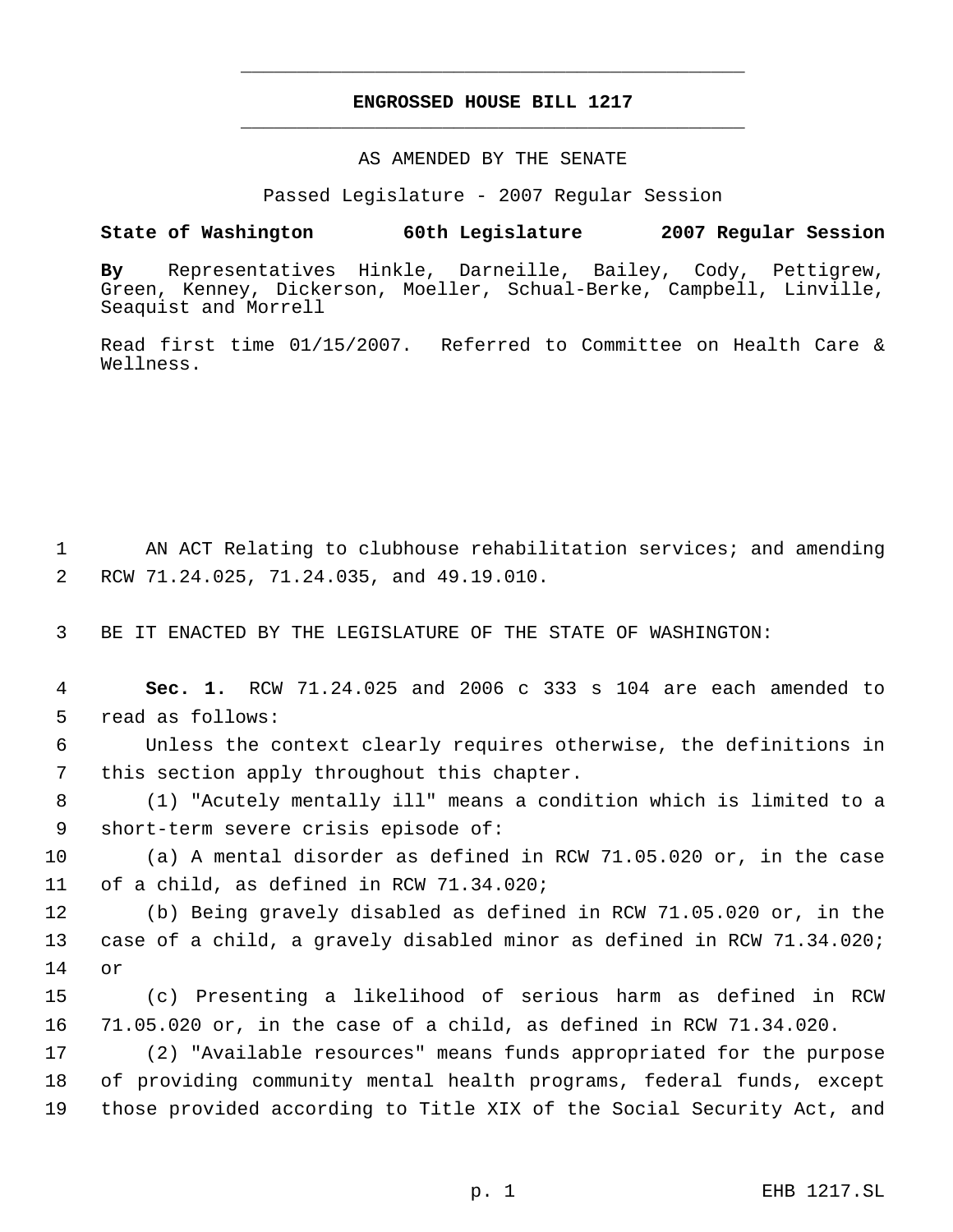state funds appropriated under this chapter or chapter 71.05 RCW by the legislature during any biennium for the purpose of providing residential services, resource management services, community support services, and other mental health services. This does not include funds appropriated for the purpose of operating and administering the state psychiatric hospitals.

(3) "Child" means a person under the age of eighteen years.

 (4) "Chronically mentally ill adult" or "adult who is chronically 9 mentally ill" means an adult who has a mental disorder and meets at least one of the following criteria:

 (a) Has undergone two or more episodes of hospital care for a mental disorder within the preceding two years; or

 (b) Has experienced a continuous psychiatric hospitalization or residential treatment exceeding six months' duration within the preceding year; or

 (c) Has been unable to engage in any substantial gainful activity by reason of any mental disorder which has lasted for a continuous period of not less than twelve months. "Substantial gainful activity" shall be defined by the department by rule consistent with Public Law 92-603, as amended.

 (5) "Clubhouse" means a community-based program that provides rehabilitation services and is certified by the department of social and health services.

 (6) "Community mental health program" means all mental health services, activities, or programs using available resources.

 $((+6))$   $(7)$  "Community mental health service delivery system" means public or private agencies that provide services specifically to persons with mental disorders as defined under RCW 71.05.020 and receive funding from public sources.

30  $((+7))$   $(8)$  "Community support services" means services authorized, planned, and coordinated through resource management services including, at a minimum, assessment, diagnosis, emergency crisis intervention available twenty-four hours, seven days a week, 34 prescreening determinations for persons who are mentally ill 35 ((persons)) being considered for placement in nursing homes as required by federal law, screening for patients being considered for admission 37 to residential services, diagnosis and treatment for children who are 38 acutely mentally ill ((and)) or severely emotionally disturbed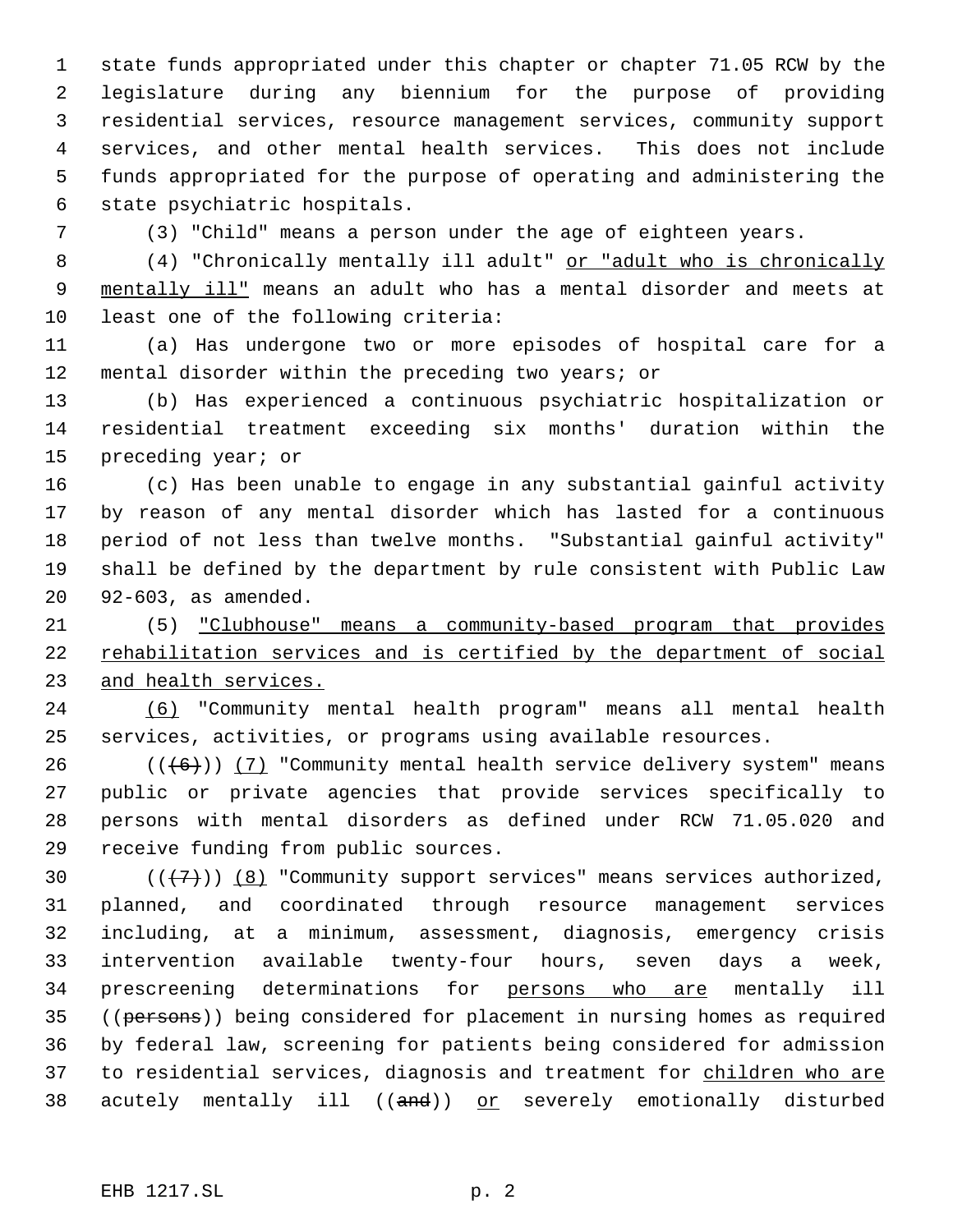1 ((children)) discovered under screening through the federal Title XIX early and periodic screening, diagnosis, and treatment program, investigation, legal, and other nonresidential services under chapter 71.05 RCW, case management services, psychiatric treatment including medication supervision, counseling, psychotherapy, assuring transfer of relevant patient information between service providers, recovery services, and other services determined by regional support networks.

8 ( $(\frac{1}{8})$ ) (9) "Consensus-based" means a program or practice that has general support among treatment providers and experts, based on experience or professional literature, and may have anecdotal or case study support, or that is agreed but not possible to perform studies with random assignment and controlled groups.

 $((+9))$   $(10)$  "County authority" means the board of county commissioners, county council, or county executive having authority to establish a community mental health program, or two or more of the county authorities specified in this subsection which have entered into an agreement to provide a community mental health program.

18 (( $\left(\frac{10}{10}\right)$ ) (11) "Department" means the department of social and health services.

20 (( $(11)$ )) (12) "Designated mental health professional" means a mental health professional designated by the county or other authority authorized in rule to perform the duties specified in this chapter.

23 (( $(12)$ )) (13) "Emerging best practice" or "promising practice" means a practice that presents, based on preliminary information, potential for becoming a research-based or consensus-based practice.

26 ( $(\frac{13}{13})$ )  $(14)$  "Evidence-based" means a program or practice that has had multiple site random controlled trials across heterogeneous populations demonstrating that the program or practice is effective for the population.

 $((+14))$   $(15)$  "Licensed service provider" means an entity licensed according to this chapter or chapter 71.05 RCW or an entity deemed to meet state minimum standards as a result of accreditation by a recognized behavioral health accrediting body recognized and having a current agreement with the department, that meets state minimum standards or persons licensed under chapter 18.57, 18.71, 18.83, or 18.79 RCW, as it applies to registered nurses and advanced registered nurse practitioners.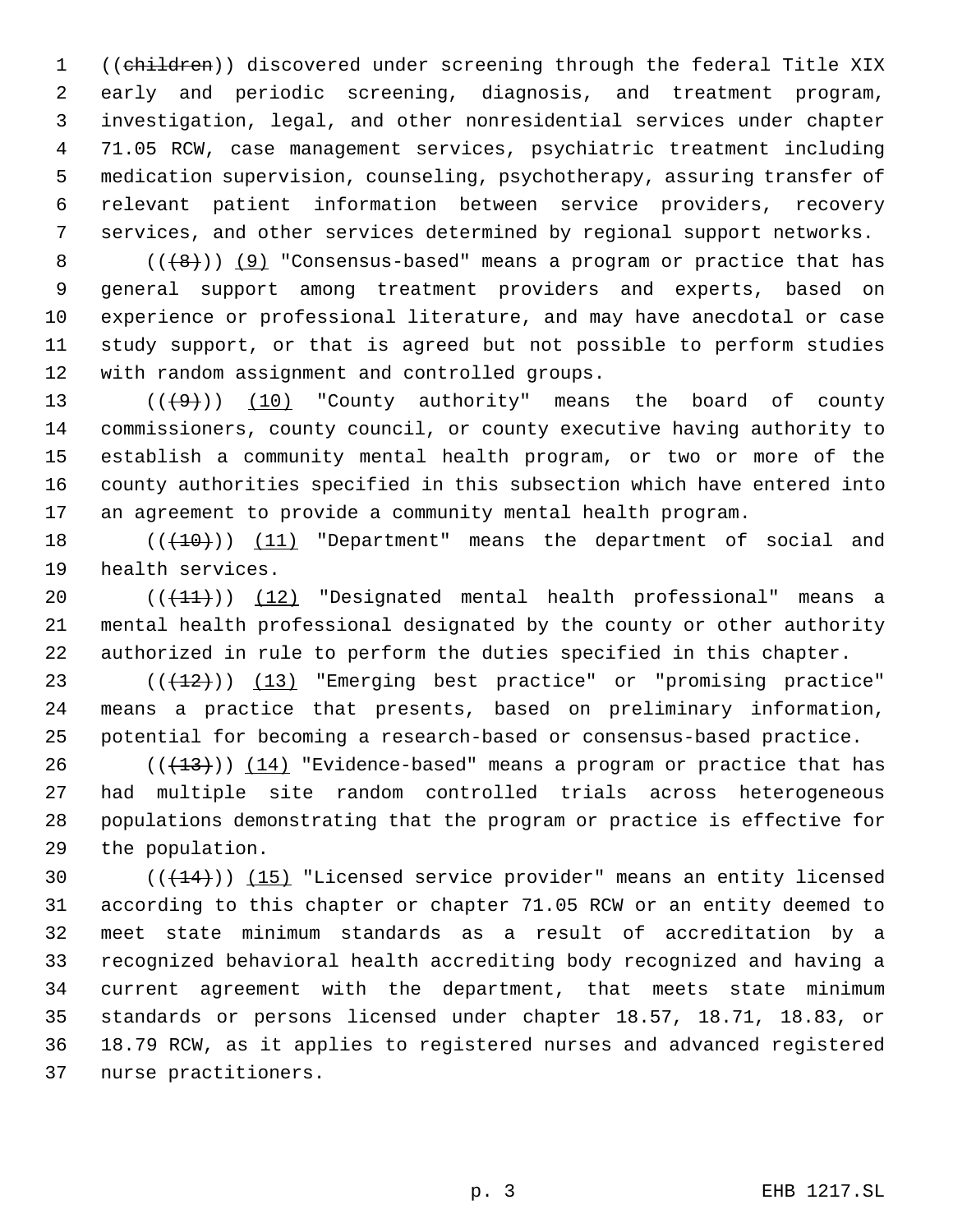1 (( $\overline{(15)}}$ )) (16) "Long-term inpatient care" means inpatient services for persons committed for, or voluntarily receiving intensive treatment for, periods of ninety days or greater under chapter 71.05 RCW. "Long- term inpatient care" as used in this chapter does not include: (a) Services for individuals committed under chapter 71.05 RCW who are receiving services pursuant to a conditional release or a court-ordered less restrictive alternative to detention; or (b) services for individuals voluntarily receiving less restrictive alternative treatment on the grounds of the state hospital.

 $((+16))$  (17) "Mental health services" means all services provided by regional support networks and other services provided by the state 12 for  $((the))$  persons who are mentally ill.

13 (((+17)) (18) "Mentally ill persons<sub>1</sub>" "persons who are mentally 14 ill," and "the mentally ill" mean persons and conditions defined in 15 subsections (1), (4),  $((+26))$  (27), and  $((+27))$  (28) of this section. 16 (( $(18)$ )) (19) "Recovery" means the process in which people are able

to live, work, learn, and participate fully in their communities.

18  $((+19))$   $(20)$  "Regional support network" means a county authority or group of county authorities or other nonprofit entity recognized by the secretary in contract in a defined region.

 $((+20))$   $(21)$  "Registration records" include all the records of the department, regional support networks, treatment facilities, and other persons providing services to the department, county departments, or facilities which identify persons who are receiving or who at any time have received services for mental illness.

26 ( $(\frac{21}{2})$ ) (22) "Research-based" means a program or practice that has some research demonstrating effectiveness, but that does not yet meet the standard of evidence-based practices.

 $((+22))$   $(23)$  "Residential services" means a complete range of residences and supports authorized by resource management services and which may involve a facility, a distinct part thereof, or services which support community living, for persons who are acutely mentally 33 ill ((persons)), adults who are chronically mentally ill ((adults)), 34 children who are severely emotionally disturbed ((children)), or adults 35 who are seriously disturbed ((adults)) and determined by the regional support network to be at risk of becoming acutely or chronically mentally ill. The services shall include at least evaluation and treatment services as defined in chapter 71.05 RCW, acute crisis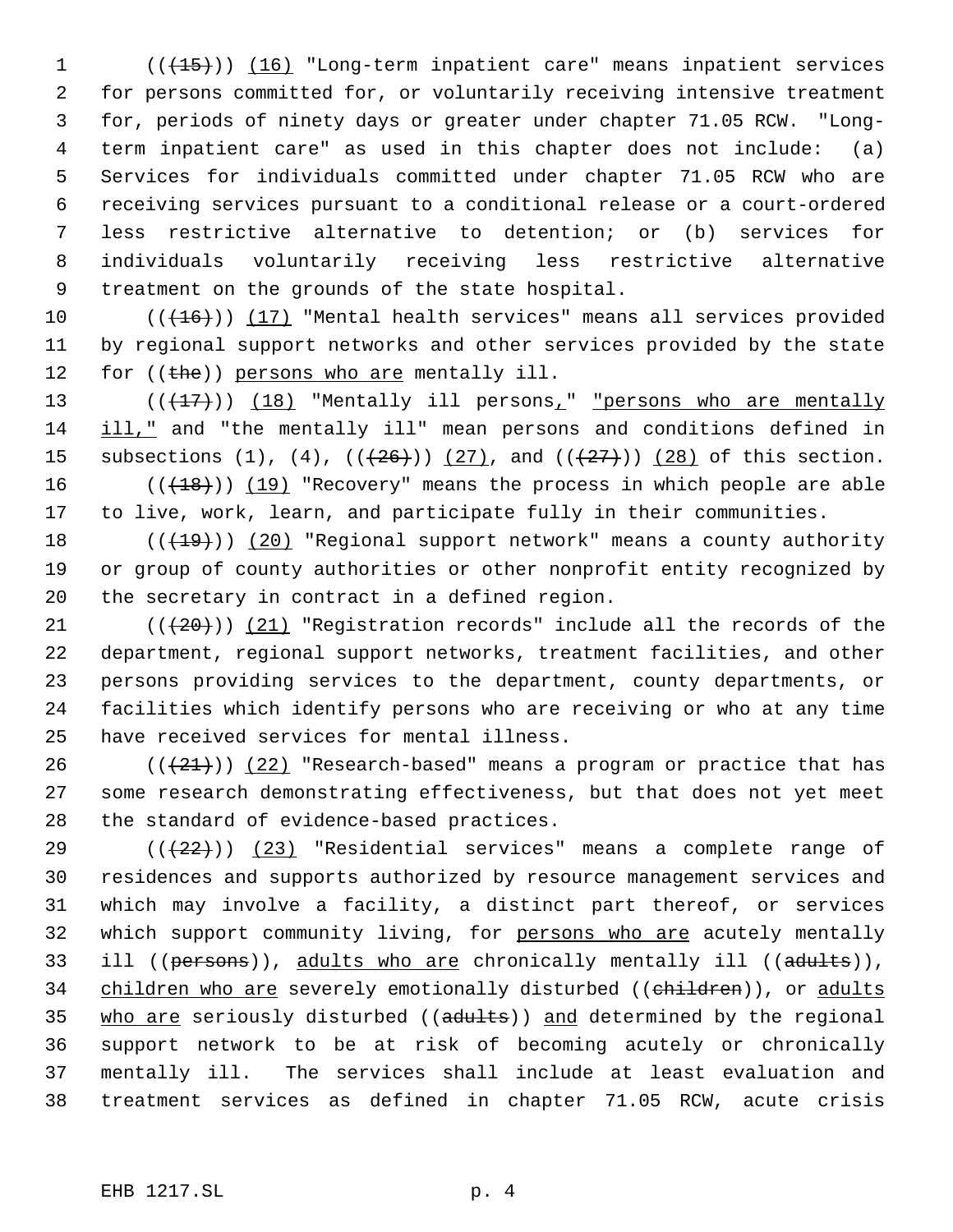respite care, long-term adaptive and rehabilitative care, and supervised and supported living services, and shall also include any residential services developed to service persons who are mentally ill 4 ((persons)) in nursing homes, boarding homes, and adult family homes, and may include outpatient services provided as an element in a package of services in a supported housing model. Residential services for children in out-of-home placements related to their mental disorder shall not include the costs of food and shelter, except for children's long-term residential facilities existing prior to January 1, 1991.

 $((+23))$  (24) "Resilience" means the personal and community qualities that enable individuals to rebound from adversity, trauma, tragedy, threats, or other stresses, and to live productive lives.

 $((+24))$   $(25)$  "Resource management services" mean the planning, coordination, and authorization of residential services and community support services administered pursuant to an individual service plan 16 for: (a) Adults and children who are acutely mentally ill ((adults and 17 ehildren)); (b) adults who are chronically mentally ill ((adults)); (c) 18 children who are severely emotionally disturbed ((children)); or (d) 19 adults who are seriously disturbed ((adults)) and determined solely by a regional support network to be at risk of becoming acutely or chronically mentally ill. Such planning, coordination, and authorization shall include mental health screening for children eligible under the federal Title XIX early and periodic screening, diagnosis, and treatment program. Resource management services include seven day a week, twenty-four hour a day availability of information 26 regarding ((mentally ill adults' and children's)) enrollment of adults 27 and children who are mentally ill in services and their individual service plan to designated mental health professionals, evaluation and treatment facilities, and others as determined by the regional support network.

31  $((+25))$   $(26)$  "Secretary" means the secretary of social and health services.

33 ( $(\overline{26})$ ) (27) "Seriously disturbed person" means a person who:

 (a) Is gravely disabled or presents a likelihood of serious harm to himself or herself or others, or to the property of others, as a result of a mental disorder as defined in chapter 71.05 RCW;

(b) Has been on conditional release status, or under a less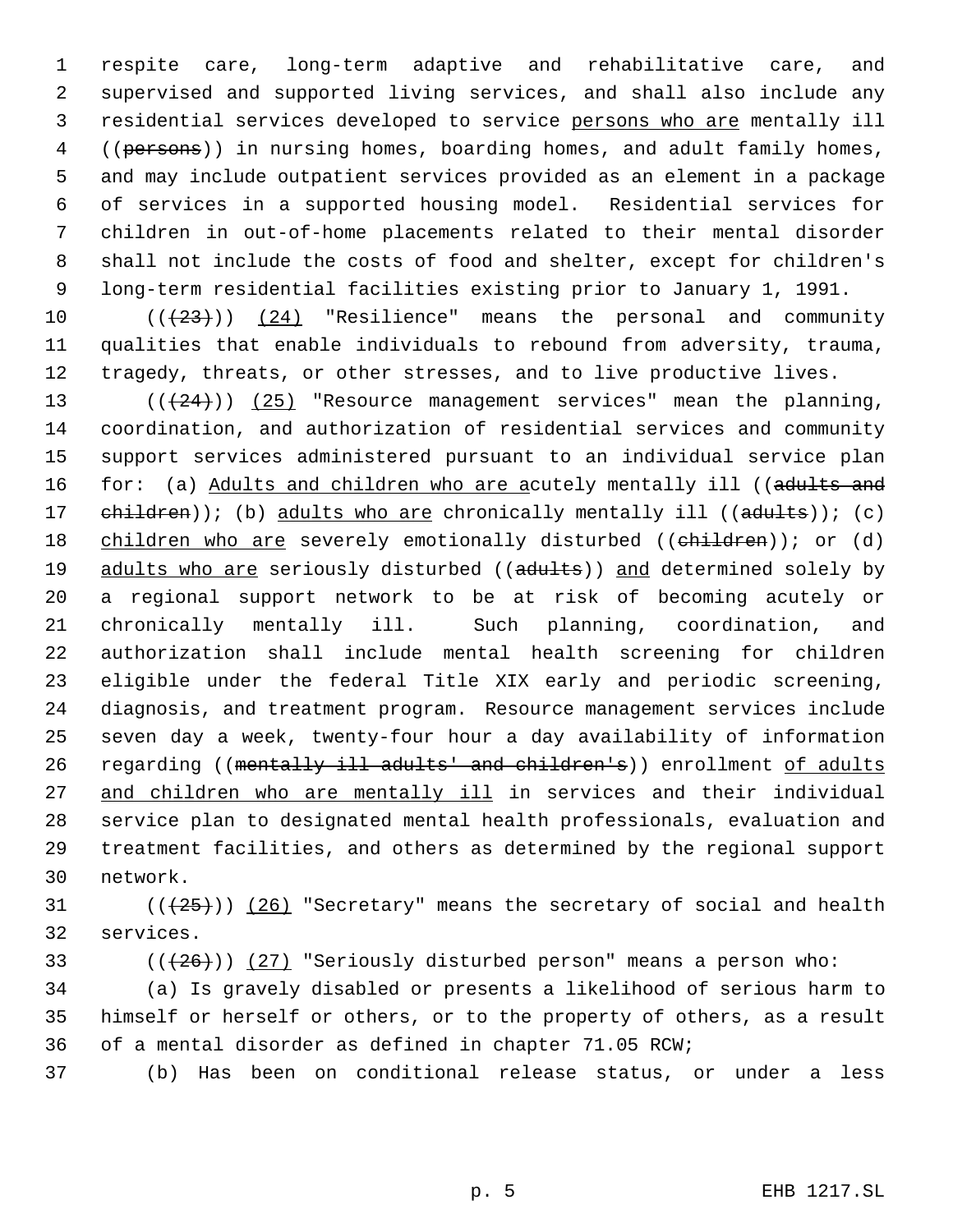restrictive alternative order, at some time during the preceding two years from an evaluation and treatment facility or a state mental health hospital;

 (c) Has a mental disorder which causes major impairment in several areas of daily living;

(d) Exhibits suicidal preoccupation or attempts; or

 (e) Is a child diagnosed by a mental health professional, as defined in chapter 71.34 RCW, as experiencing a mental disorder which is clearly interfering with the child's functioning in family or school or with peers or is clearly interfering with the child's personality development and learning.

12 (( $(27)$ )) (28) "Severely emotionally disturbed child" or "child who 13 is severely emotionally disturbed" means a child who has been determined by the regional support network to be experiencing a mental disorder as defined in chapter 71.34 RCW, including those mental disorders that result in a behavioral or conduct disorder, that is clearly interfering with the child's functioning in family or school or with peers and who meets at least one of the following criteria:

 (a) Has undergone inpatient treatment or placement outside of the home related to a mental disorder within the last two years;

 (b) Has undergone involuntary treatment under chapter 71.34 RCW 22 within the last two years;

 (c) Is currently served by at least one of the following child- serving systems: Juvenile justice, child-protection/welfare, special education, or developmental disabilities;

(d) Is at risk of escalating maladjustment due to:

27 (i) Chronic family dysfunction involving a caretaker who is 28 mentally ill or inadequate ((caretaker));

29 (ii) Changes in custodial adult;

 (iii) Going to, residing in, or returning from any placement outside of the home, for example, psychiatric hospital, short-term inpatient, residential treatment, group or foster home, or a correctional facility;

(iv) Subject to repeated physical abuse or neglect;

(v) Drug or alcohol abuse; or

(vi) Homelessness.

 ( $(\overline{28})$ ) (29) "State minimum standards" means minimum requirements established by rules adopted by the secretary and necessary to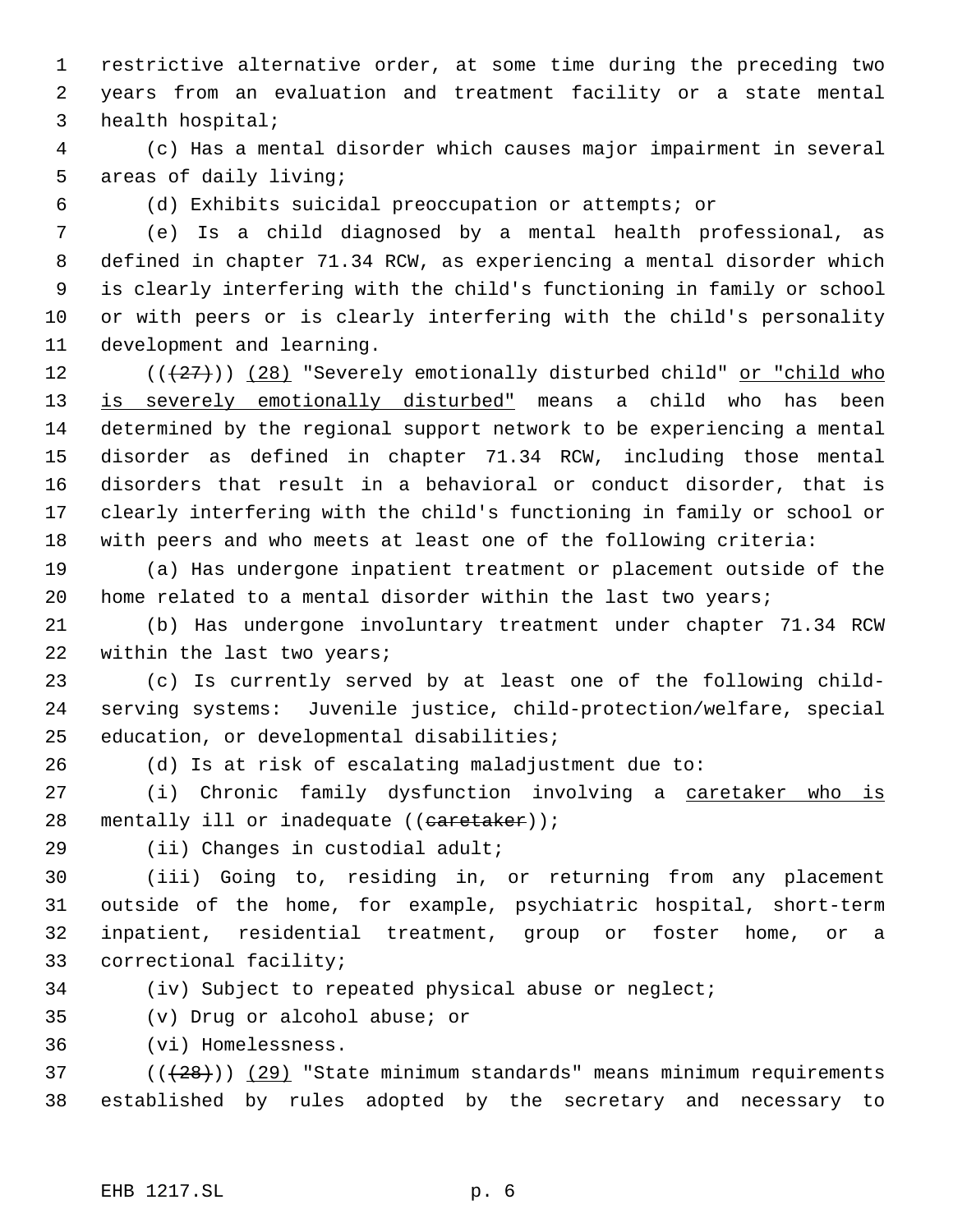implement this chapter for: (a) Delivery of mental health services; (b) licensed service providers for the provision of mental health services; (c) residential services; and (d) community support services and resource management services.

5 (( $(29)$ )) (30) "Treatment records" include registration and all other records concerning persons who are receiving or who at any time have received services for mental illness, which are maintained by the department, by regional support networks and their staffs, and by treatment facilities. Treatment records do not include notes or records maintained for personal use by a person providing treatment services for the department, regional support networks, or a treatment facility if the notes or records are not available to others.

13 (( $(30)$ )) (31) "Tribal authority," for the purposes of this section and RCW 71.24.300 only, means: The federally recognized Indian tribes and the major Indian organizations recognized by the secretary insofar as these organizations do not have a financial relationship with any regional support network that would present a conflict of interest.

 **Sec. 2.** RCW 71.24.035 and 2006 c 333 s 201 are each amended to read as follows:

 (1) The department is designated as the state mental health authority.

 (2) The secretary shall provide for public, client, and licensed service provider participation in developing the state mental health program, developing contracts with regional support networks, and any waiver request to the federal government under medicaid.

 (3) The secretary shall provide for participation in developing the state mental health program for children and other underserved populations, by including representatives on any committee established to provide oversight to the state mental health program.

 (4) The secretary shall be designated as the regional support network if the regional support network fails to meet state minimum standards or refuses to exercise responsibilities under RCW 71.24.045. (5) The secretary shall:

 (a) Develop a biennial state mental health program that incorporates regional biennial needs assessments and regional mental health service plans and state services for mentally ill adults and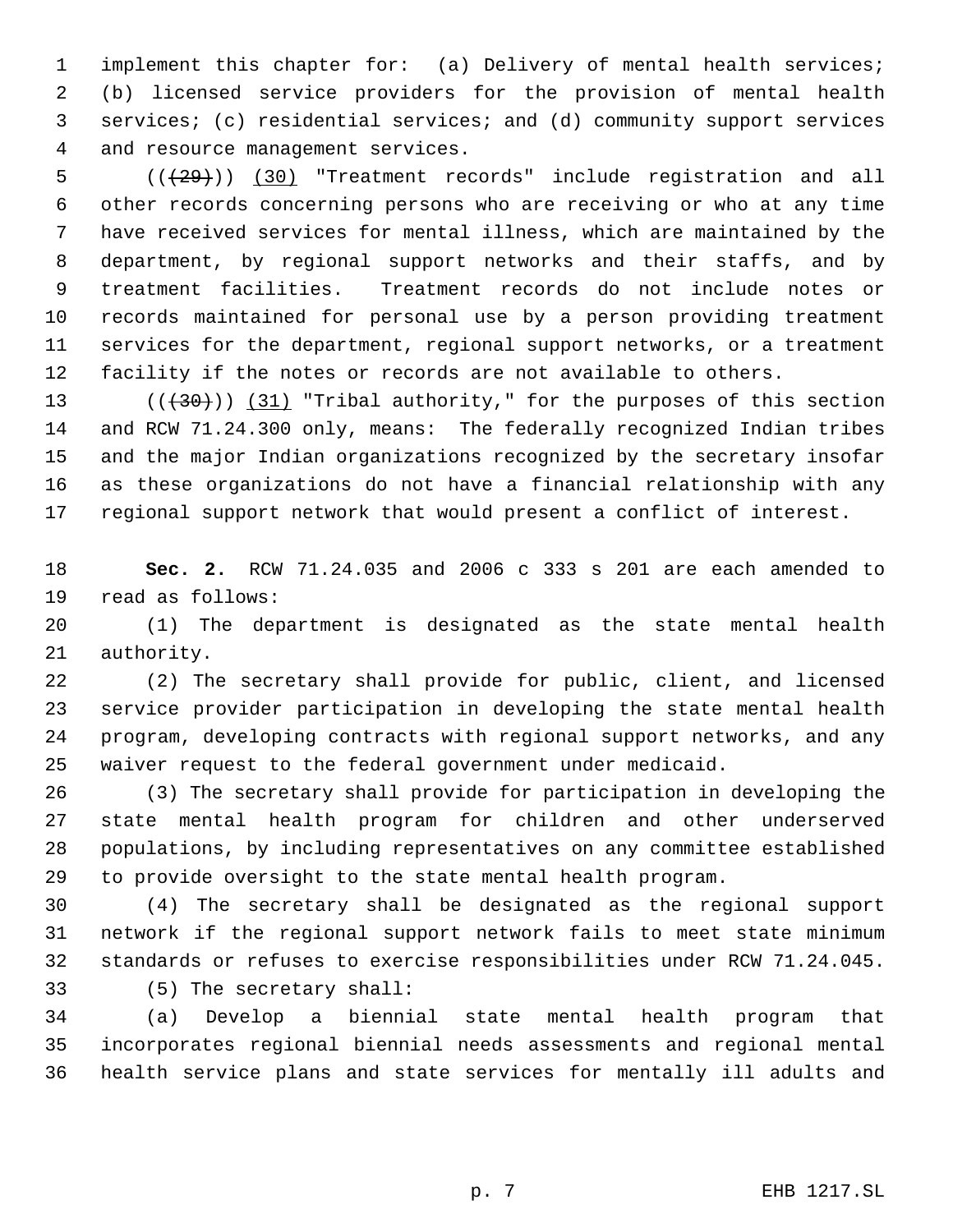children. The secretary shall also develop a six-year state mental health plan;

 (b) Assure that any regional or county community mental health program provides access to treatment for the region's residents in the following order of priority: (i) The acutely mentally ill; (ii) chronically mentally ill adults and severely emotionally disturbed children; and (iii) the seriously disturbed. Such programs shall provide:

- (A) Outpatient services;
- 

(B) Emergency care services for twenty-four hours per day;

 (C) Day treatment for mentally ill persons which includes training in basic living and social skills, supported work, vocational rehabilitation, and day activities. Such services may include therapeutic treatment. In the case of a child, day treatment includes age-appropriate basic living and social skills, educational and prevocational services, day activities, and therapeutic treatment;

 (D) Screening for patients being considered for admission to state mental health facilities to determine the appropriateness of admission;

 (E) Employment services, which may include supported employment, transitional work, placement in competitive employment, and other work- related services, that result in mentally ill persons becoming engaged in meaningful and gainful full or part-time work. Other sources of funding such as the division of vocational rehabilitation may be utilized by the secretary to maximize federal funding and provide for integration of services;

(F) Consultation and education services; and

27 (G) Community support services;

 (c) Develop and adopt rules establishing state minimum standards for the delivery of mental health services pursuant to RCW 71.24.037 including, but not limited to:

 (i) Licensed service providers. These rules shall permit a county- operated mental health program to be licensed as a service provider subject to compliance with applicable statutes and rules. The secretary shall provide for deeming of compliance with state minimum standards for those entities accredited by recognized behavioral health accrediting bodies recognized and having a current agreement with the department;

(ii) Regional support networks; and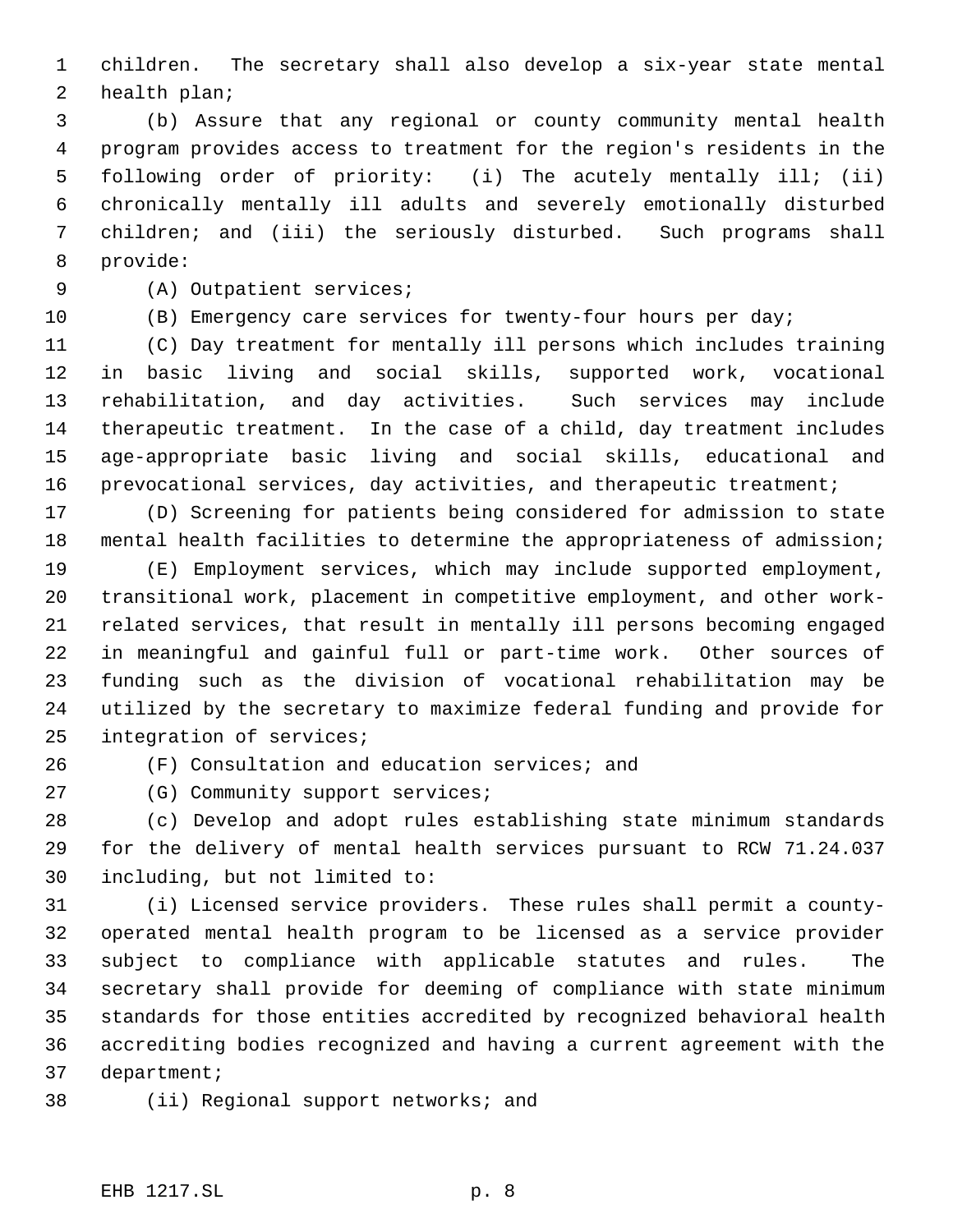(iii) Inpatient services, evaluation and treatment services and facilities under chapter 71.05 RCW, resource management services, and community support services;

 (d) Assure that the special needs of minorities, the elderly, disabled, children, and low-income persons are met within the priorities established in this section;

 (e) Establish a standard contract or contracts, consistent with state minimum standards and RCW 71.24.320, 71.24.330, and 71.24.3201, which shall be used in contracting with regional support networks. The standard contract shall include a maximum fund balance, which shall be consistent with that required by federal regulations or waiver stipulations;

 (f) Establish, to the extent possible, a standardized auditing procedure which minimizes paperwork requirements of regional support networks and licensed service providers. The audit procedure shall focus on the outcomes of service and not the processes for accomplishing them;

 (g) Develop and maintain an information system to be used by the state and regional support networks that includes a tracking method which allows the department and regional support networks to identify mental health clients' participation in any mental health service or public program on an immediate basis. The information system shall not include individual patient's case history files. Confidentiality of client information and records shall be maintained as provided in this chapter and in RCW 71.05.390, 71.05.420, and 71.05.440;

(h) License service providers who meet state minimum standards;

 (i) Certify regional support networks that meet state minimum standards;

 (j) Periodically monitor the compliance of certified regional support networks and their network of licensed service providers for compliance with the contract between the department, the regional support network, and federal and state rules at reasonable times and in a reasonable manner;

 (k) Fix fees to be paid by evaluation and treatment centers to the secretary for the required inspections;

 (l) Monitor and audit regional support networks and licensed service providers as needed to assure compliance with contractual agreements authorized by this chapter;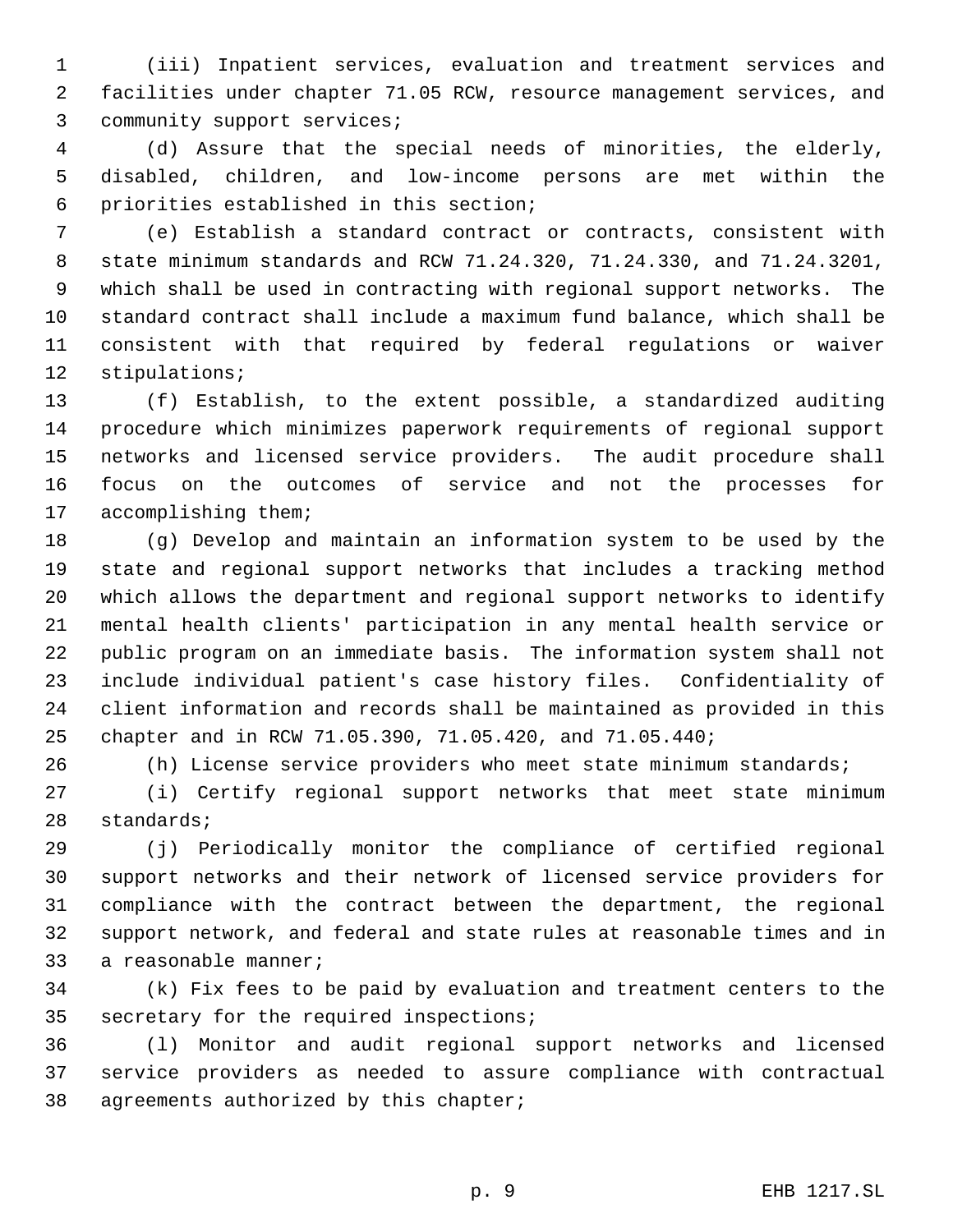(m) Adopt such rules as are necessary to implement the department's 2 responsibilities under this chapter; ((and))

 (n) Assure the availability of an appropriate amount, as determined by the legislature in the operating budget by amounts appropriated for this specific purpose, of community-based, geographically distributed 6 residential services; and

(o) Certify clubhouses that meet state minimum standards.

 (6) The secretary shall use available resources only for regional support networks, except to the extent authorized, and in accordance with any priorities or conditions specified, in the biennial appropriations act.

 (7) Each certified regional support network and licensed service provider shall file with the secretary, on request, such data, statistics, schedules, and information as the secretary reasonably requires. A certified regional support network or licensed service provider which, without good cause, fails to furnish any data, statistics, schedules, or information as requested, or files fraudulent reports thereof, may have its certification or license revoked or suspended.

 (8) The secretary may suspend, revoke, limit, or restrict a certification or license, or refuse to grant a certification or license for failure to conform to: (a) The law; (b) applicable rules and regulations; (c) applicable standards; or (d) state minimum standards.

 (9) The superior court may restrain any regional support network or service provider from operating without certification or a license or any other violation of this section. The court may also review, pursuant to procedures contained in chapter 34.05 RCW, any denial, suspension, limitation, restriction, or revocation of certification or license, and grant other relief required to enforce the provisions of this chapter.

 (10) Upon petition by the secretary, and after hearing held upon reasonable notice to the facility, the superior court may issue a warrant to an officer or employee of the secretary authorizing him or her to enter at reasonable times, and examine the records, books, and accounts of any regional support network or service provider refusing to consent to inspection or examination by the authority.

 (11) Notwithstanding the existence or pursuit of any other remedy, the secretary may file an action for an injunction or other process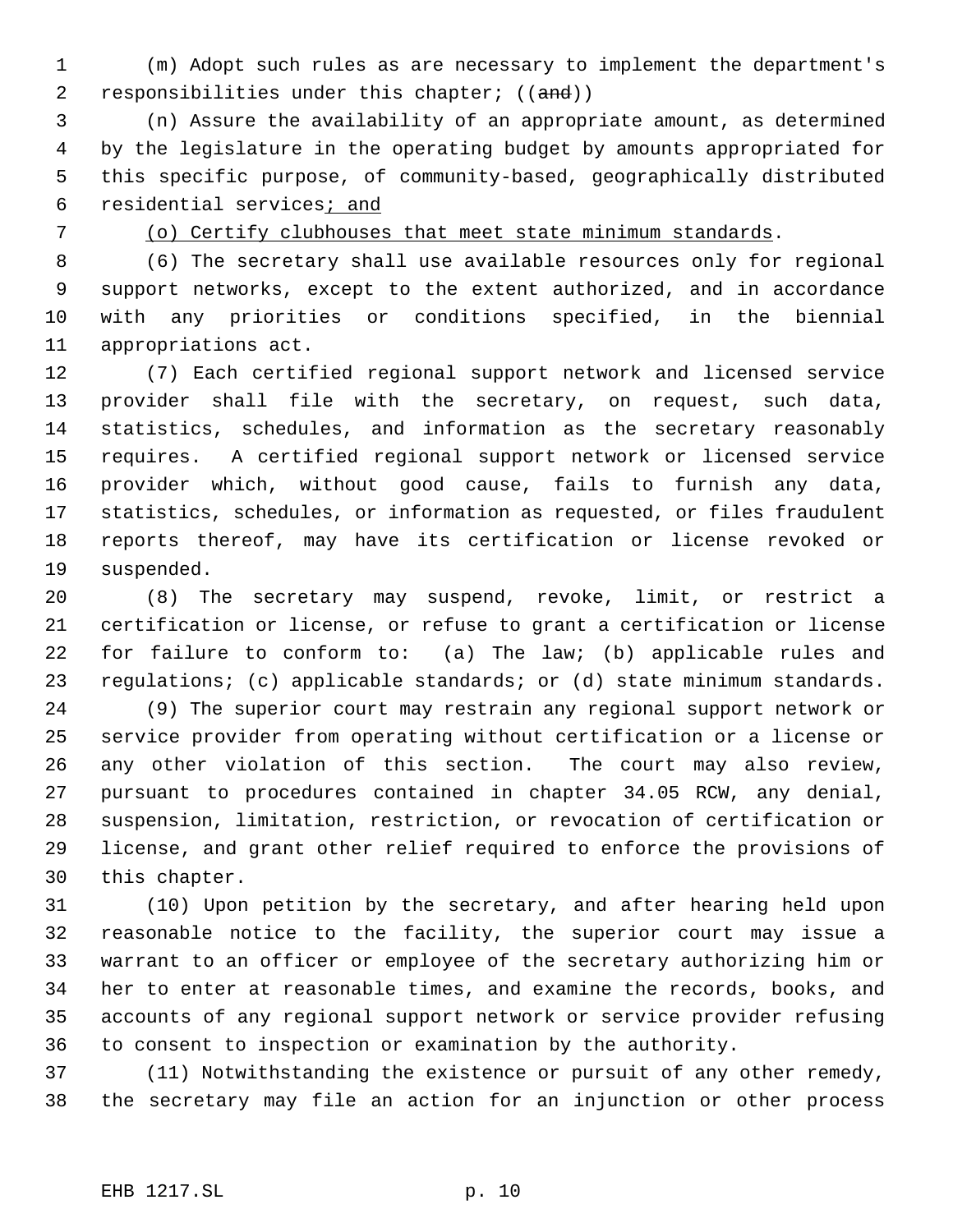against any person or governmental unit to restrain or prevent the establishment, conduct, or operation of a regional support network or service provider without certification or a license under this chapter. (12) The standards for certification of evaluation and treatment facilities shall include standards relating to maintenance of good physical and mental health and other services to be afforded persons pursuant to this chapter and chapters 71.05 and 71.34 RCW, and shall otherwise assure the effectuation of the purposes of these chapters. (13) The standards for certification of a clubhouse shall at a

minimum include:

 (a) The facilities may be peer-operated and must be recovery-focused;

13 (b) Members and employees must work together;

 (c) Members must have the opportunity to participate in all the 15 work of the clubhouse, including administration, research, intake and 16 orientation, outreach, hiring, training and evaluation of staff, public 17 relations, advocacy, and evaluation of clubhouse effectiveness;

 (d) Members and staff and ultimately the clubhouse director must be responsible for the operation of the clubhouse, central to this 20 responsibility is the engagement of members and staff in all aspects of clubhouse operations;

 (e) Clubhouse programs must be comprised of structured activities including but not limited to social skills training, vocational rehabilitation, employment training and job placement, and community resource development;

 (f) Clubhouse programs must provide in-house educational programs that significantly utilize the teaching and tutoring skills of members and assist members by helping them to take advantage of adult education opportunities in the community;

 (g) Clubhouse programs must focus on strengths, talents, and 31 abilities of its members;

 (h) The work-ordered day may not include medication clinics, day treatment, or other therapy programs within the clubhouse.

 (14) The department shall distribute appropriated state and federal funds in accordance with any priorities, terms, or conditions specified in the appropriations act.

 ( $(\overline{+14})$ ) (15) The secretary shall assume all duties assigned to the nonparticipating regional support networks under chapters 71.05, 71.34,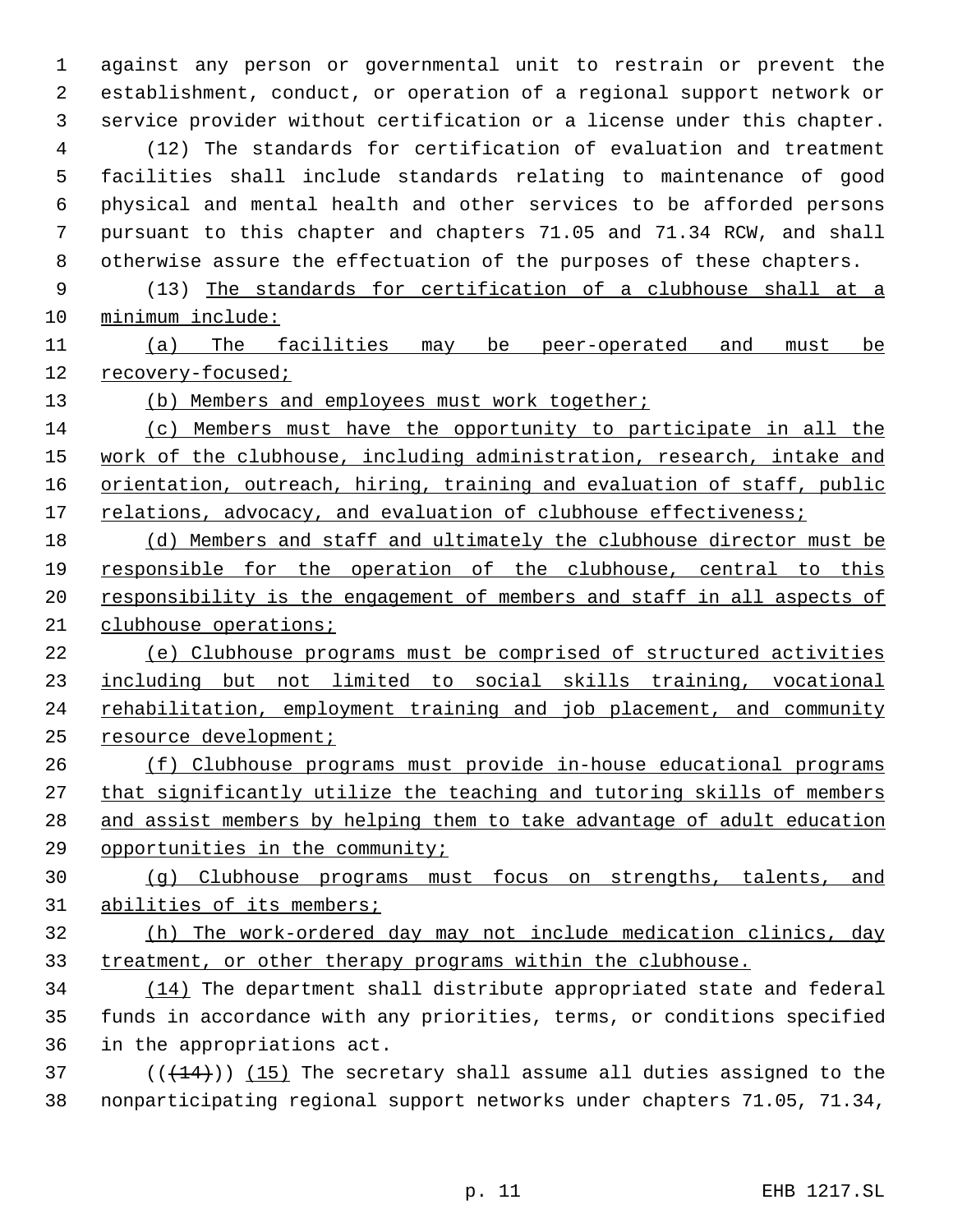and 71.24 RCW. Such responsibilities shall include those which would have been assigned to the nonparticipating counties in regions where there are not participating regional support networks.

 The regional support networks, or the secretary's assumption of all responsibilities under chapters 71.05, 71.34, and 71.24 RCW, shall be included in all state and federal plans affecting the state mental health program including at least those required by this chapter, the medicaid program, and P.L. 99-660. Nothing in these plans shall be inconsistent with the intent and requirements of this chapter.

10  $((+15))$  (16) The secretary shall:

 (a) Disburse funds for the regional support networks within sixty days of approval of the biennial contract. The department must either approve or reject the biennial contract within sixty days of receipt.

 (b) Enter into biennial contracts with regional support networks. The contracts shall be consistent with available resources. No contract shall be approved that does not include progress toward meeting the goals of this chapter by taking responsibility for: (i) Short-term commitments; (ii) residential care; and (iii) emergency response systems.

 (c) Notify regional support networks of their allocation of available resources at least sixty days prior to the start of a new biennial contract period.

 (d) Deny all or part of the funding allocations to regional support networks based solely upon formal findings of noncompliance with the terms of the regional support network's contract with the department. Regional support networks disputing the decision of the secretary to withhold funding allocations are limited to the remedies provided in the department's contracts with the regional support networks.

 $((+16))$  (17) The department, in cooperation with the state congressional delegation, shall actively seek waivers of federal requirements and such modifications of federal regulations as are necessary to allow federal medicaid reimbursement for services provided by free-standing evaluation and treatment facilities certified under chapter 71.05 RCW. The department shall periodically report its efforts to the appropriate committees of the senate and the house of representatives.